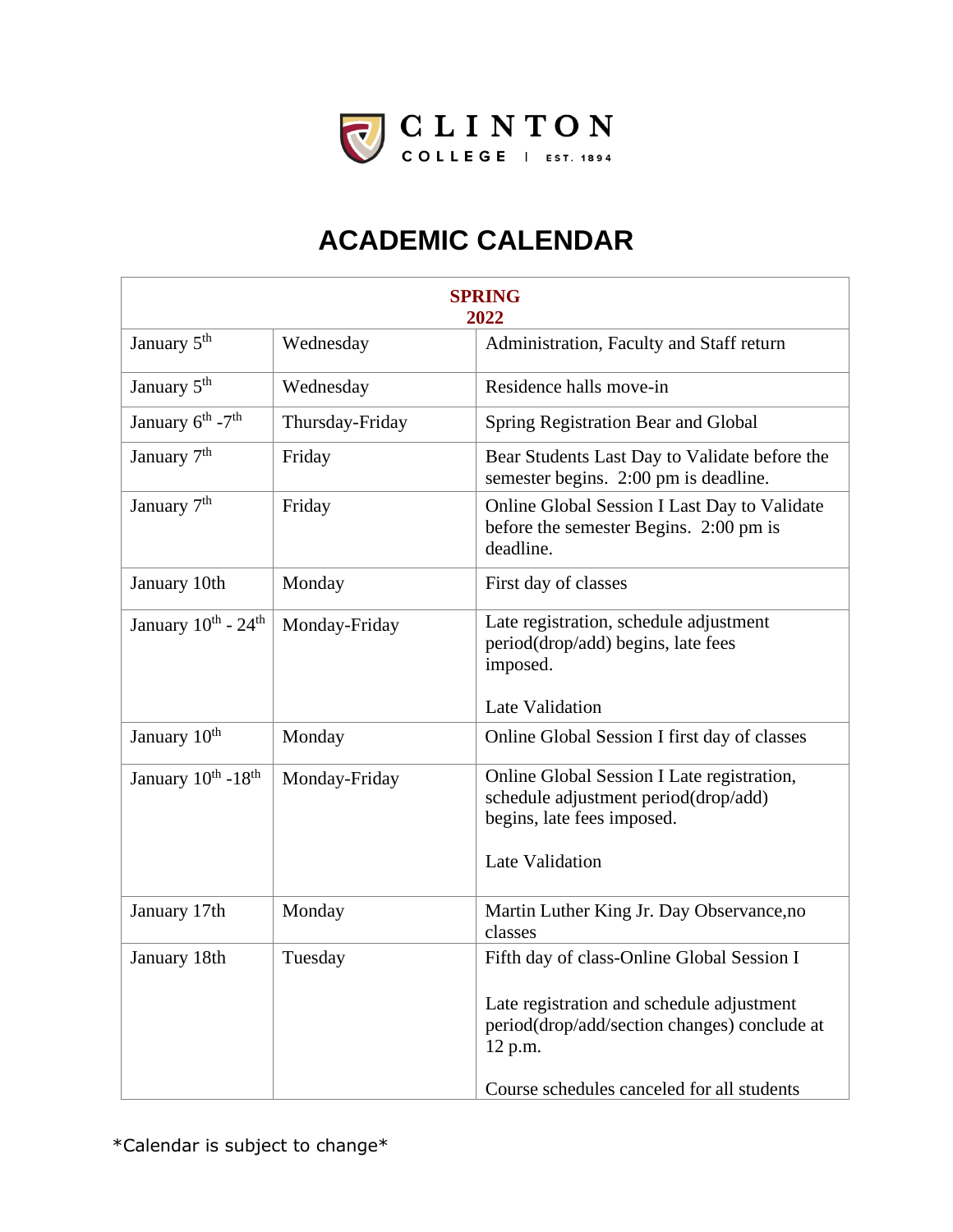

|                                                        |                  | whohave not made satisfactory payment<br>arrangements and attendance.                                               |
|--------------------------------------------------------|------------------|---------------------------------------------------------------------------------------------------------------------|
|                                                        |                  |                                                                                                                     |
| January 24th                                           | Monday           | Tenth day of class                                                                                                  |
|                                                        |                  | Late registration and schedule adjustment<br>period(drop/add/section changes) conclude at<br>12 p.m.                |
|                                                        |                  | Course schedules canceled for all students<br>whohave not made satisfactory payment<br>arrangements and attendance. |
| January 31 <sup>st</sup> -<br>February 4 <sup>th</sup> | Monday-Friday    | Mid-Term Exams Online Global Session I                                                                              |
| February 7 <sup>th</sup>                               | Monday           | Mid-Term Grades Due Online Global                                                                                   |
| February 6th-13th                                      | Sunday-Friday    | Homecoming Week                                                                                                     |
| February 11th                                          | Friday           | Founders' Day                                                                                                       |
| February $21st$ -<br>25th                              | Monday-Friday    | Mid-Term Exam for Bear Students                                                                                     |
| February $25th$                                        | Friday           | Mid-Term Grades Due Bear Students                                                                                   |
| February 28th-<br>March $4th$                          | Monday-Friday    | Spring Break/Offices Closed/No Classes                                                                              |
|                                                        |                  | Cafeteria Open/Residential Halls Open                                                                               |
| March 7 <sup>th-</sup> 11 <sup>th</sup>                | Monday-Friday    | <b>Graduation Application Week</b>                                                                                  |
| March 7 <sup>th</sup> -9 <sup>th</sup>                 | Monday-Wednesday | Final Exam Online Global Sessions I                                                                                 |
| March 7                                                | Monday           | <b>Bear Classes Resume</b>                                                                                          |
| March $7th$ - $11th$                                   | Monday-Friday    | <b>Fall Registration</b>                                                                                            |
| March 9 <sup>th</sup>                                  | Wednesday        | Last Day for Online Global Session I                                                                                |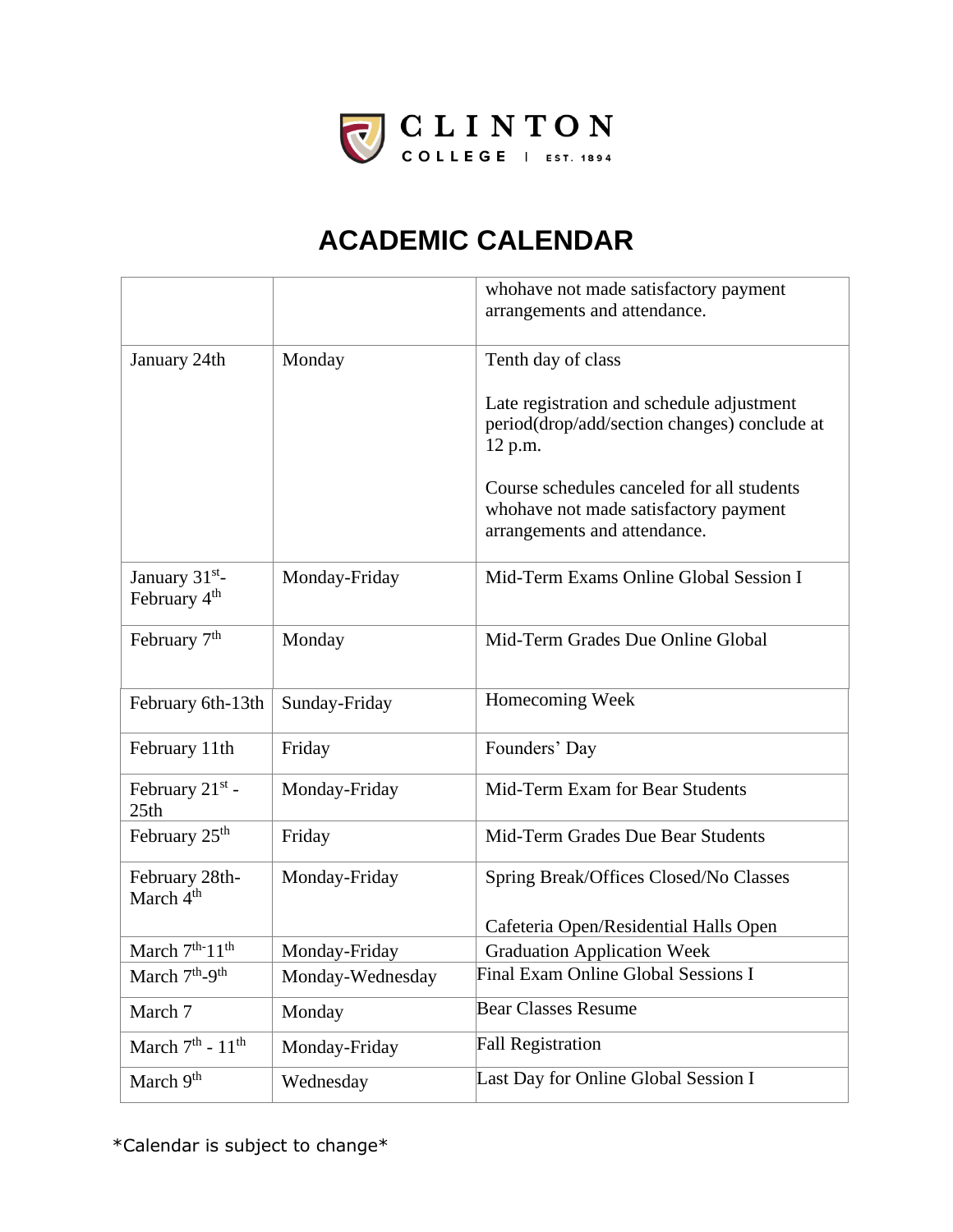

| March 10 <sup>th</sup>                   | Thursday         | Grades Due Online Global Session I                                                                                                                                                                                          |
|------------------------------------------|------------------|-----------------------------------------------------------------------------------------------------------------------------------------------------------------------------------------------------------------------------|
| March $10^{th}$ - $11^{th}$              | Thursday-Friday  | Registration for Online Global Session II                                                                                                                                                                                   |
| March 11 <sup>th</sup>                   | Friday           | Online Global Session II Last Day to Validate<br>before the semester Begins. 2:00 pm noon is<br>deadline.                                                                                                                   |
| March 14 <sup>th</sup>                   | Monday           | Online Global Session II begins                                                                                                                                                                                             |
| March $14th$ - $18th$                    | Monday-Friday    | <b>Online Global Session II</b><br>Late registration, schedule adjustment<br>period(drop/add) begins, late fees<br>imposed.<br>Late Validation                                                                              |
| March 21st                               | Monday           | Fifth day of class- Online Global Session II                                                                                                                                                                                |
|                                          |                  | Late registration and schedule adjustment<br>period(drop/add/section changes) conclude at<br>12 p.m.<br>Course schedules canceled for all students<br>whohave not made satisfactory payment<br>arrangements and attendance. |
| April 4 <sup>th</sup> -8 <sup>th</sup>   | Monday-Friday    | Mid-Term Exams Online Global Session I                                                                                                                                                                                      |
| April $11th$                             | Monday           | Mid-Term Grades Due Online Global                                                                                                                                                                                           |
| April $15^{th}$ -18 <sup>th</sup>        | Monday-Friday    | Easter Break Office Closed/No<br>classes/Cafeteria Open/Residential Hall<br>Open                                                                                                                                            |
| April 19th                               | Tuesday          | <b>Classes Resume</b>                                                                                                                                                                                                       |
| April 25 <sup>th</sup> -29 <sup>th</sup> | Monday-Friday    | Final Exams (FINALS WILL ONLY BE<br><b>CONDUCTED THIS WEEK)</b>                                                                                                                                                             |
| May 2 <sup>nd</sup>                      | Monday           | <b>Final Grades Due</b>                                                                                                                                                                                                     |
| May $2^{nd} - 4^{th}$                    | Monday-Wednesday | Final Exams Online Global Session II                                                                                                                                                                                        |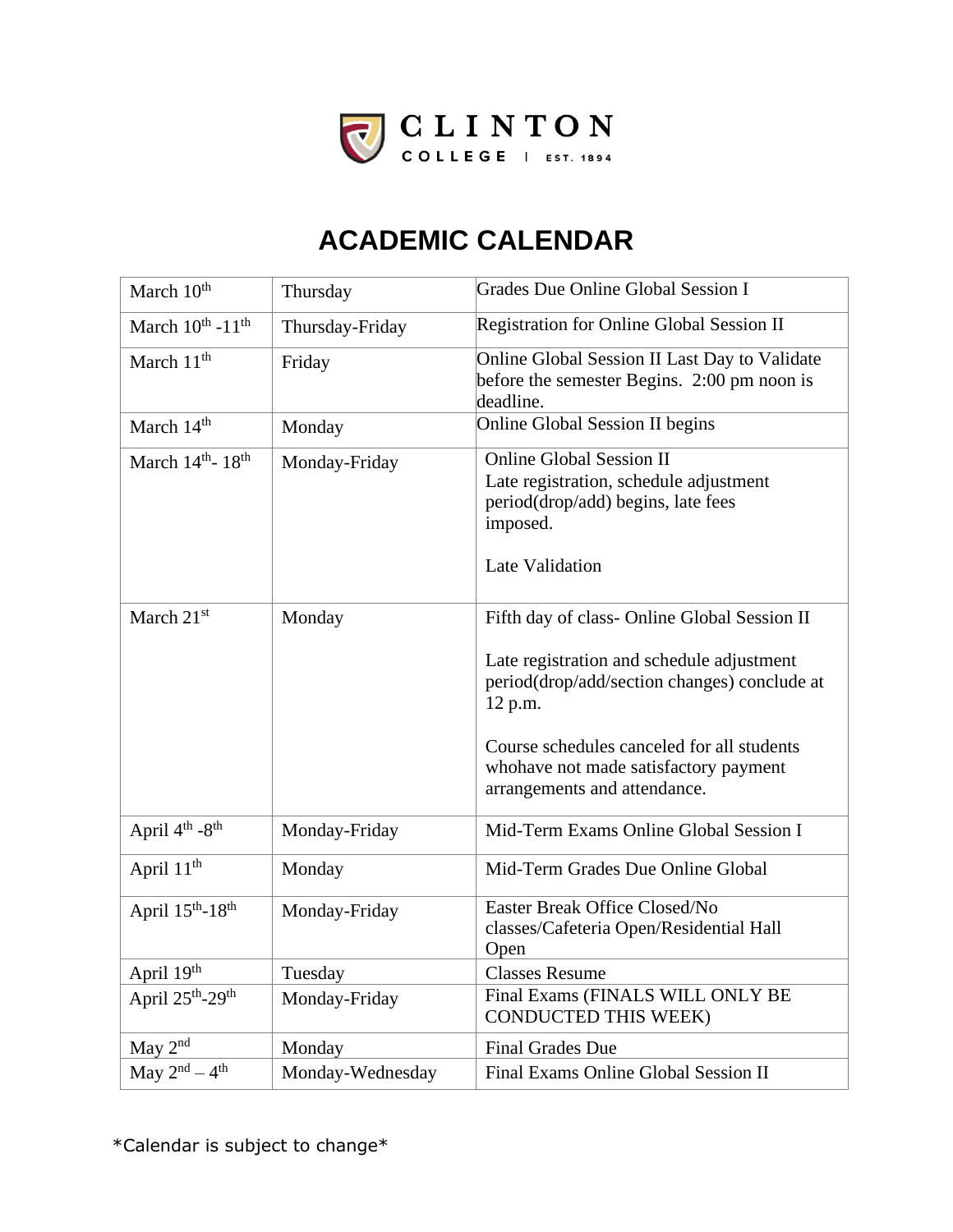

| May 4 <sup>th</sup>                        | Wednesday          | Last Day for Online Global Session II                                                  |
|--------------------------------------------|--------------------|----------------------------------------------------------------------------------------|
| May 5 <sup>th</sup>                        | Thursday           | Grades Due Online Global Session II                                                    |
| May 6 <sup>th</sup>                        | Friday             | <b>Baccalaureate Service</b>                                                           |
| May 6 <sup>th</sup>                        | Friday             | Residence Hall Closed/Cafeteria Closed                                                 |
| May $7th$                                  | Saturday           | Commencement                                                                           |
|                                            |                    | <b>SUMMER</b><br>2022                                                                  |
| June $6^{th}$ -11 <sup>th</sup>            | Monday-Friday      | <b>Summer Bridge Registration</b>                                                      |
| June 13 <sup>th</sup>                      | Monday             | <b>Bridge Students Arrive/Orientation</b>                                              |
| June 14 <sup>th</sup>                      | Tuesday            | First Day of Class for Bridge Students                                                 |
| July 11 <sup>th</sup>                      | Monday             | <b>Division Chairs Return</b>                                                          |
| July $11^{th} - 15^{th}$                   | Monday-Friday      | <b>Fall Registration</b>                                                               |
| July 18 <sup>th</sup>                      | Monday             | Summer Bridge Students Fall<br>Registration                                            |
| <b>FALL</b>                                |                    |                                                                                        |
| 2022                                       |                    |                                                                                        |
| August 1 <sup>st</sup>                     | Monday             | Administration, Staff and Faculty Return                                               |
| August $1st$ and $2nd$                     | Monday-Tuesday     | <b>Freshman Orientation and Registration</b>                                           |
| August $1st - 5th$                         | Monday-Friday      | Registration for Online Global Session I                                               |
| August 3 <sup>rd</sup> and 4 <sup>th</sup> | Wednesday-Thursday | Registration                                                                           |
| August 3rd                                 | Wednesday          | Faculty return                                                                         |
| August 3rd                                 | Wednesday          | Residence halls move-in                                                                |
| August 4 <sup>th</sup>                     | Thursday           | Resident halls move-in                                                                 |
| August 5 <sup>th</sup>                     | Friday             | Bear Students Last Day to Validate before the<br>semester Begins. 2:00 pm is deadline. |
| August 5 <sup>th</sup>                     | Friday             | Online Session I Last Day to Validate before the<br>semester begins. 2:00 pm is        |
| August 8 <sup>th</sup>                     | Monday             | <b>Bear Classes Start</b>                                                              |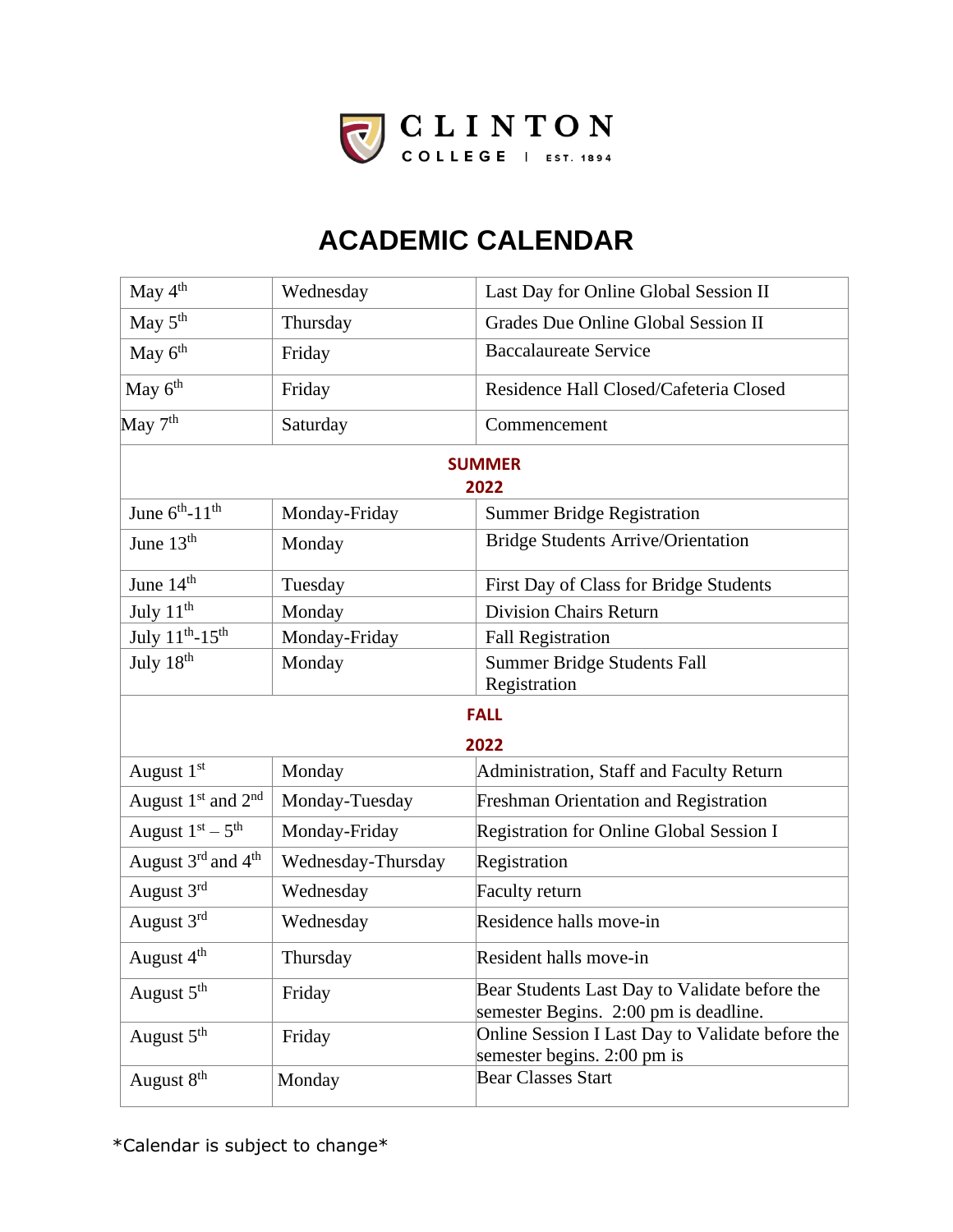

| August 8 <sup>th</sup>                 | Monday           | Global Online Session I First day of classes<br>Late registration schedule adjustment period<br>(Drop/Add) begins, late fees imposed Late<br>Validation                                                                                                                       |
|----------------------------------------|------------------|-------------------------------------------------------------------------------------------------------------------------------------------------------------------------------------------------------------------------------------------------------------------------------|
| August 12 <sup>th</sup>                | Friday           | Fifth day of class - Online Global Session I<br>Late registration and schedule adjustment<br>period (Drop/Add/Session changes) conclude at<br>12:00 PM<br>Course schedule cancelled for all students who<br>have not made satisfactory payment<br>arrangements and attendance |
| August 19th                            | Friday           | Tenth day of class                                                                                                                                                                                                                                                            |
|                                        |                  | Late registration and schedule adjustment<br>period(drop/add/section changes) conclude at<br>12 p.m.<br>Course schedules canceled for all students<br>whohave not made satisfactory payment<br>arrangements and attendance.                                                   |
| August $31^{st}$<br>September 2nd      | Wednesday-Friday | Mid-Term Exams Online Global Session I                                                                                                                                                                                                                                        |
| September 7 <sup>th</sup>              | Wednesday        | Mid-Term Grades Due Online Global Session I                                                                                                                                                                                                                                   |
| September 5 <sup>th</sup>              | Monday           | Labor Day/Offices Closed/Dorm<br>Open/Cafeteria Open                                                                                                                                                                                                                          |
| September $7th$                        | Tuesday          | <b>Classes Resume</b>                                                                                                                                                                                                                                                         |
| September 14 <sup>th</sup>             | Wednesday        | <b>Fall Convocation</b>                                                                                                                                                                                                                                                       |
| September 28 <sup>th</sup>             | Wednesday        | Last Day for Online Global Session I                                                                                                                                                                                                                                          |
| September $29th$ –<br>30 <sup>th</sup> | Thursday-Friday  | <b>Registration for Online Global</b><br><b>Session II</b>                                                                                                                                                                                                                    |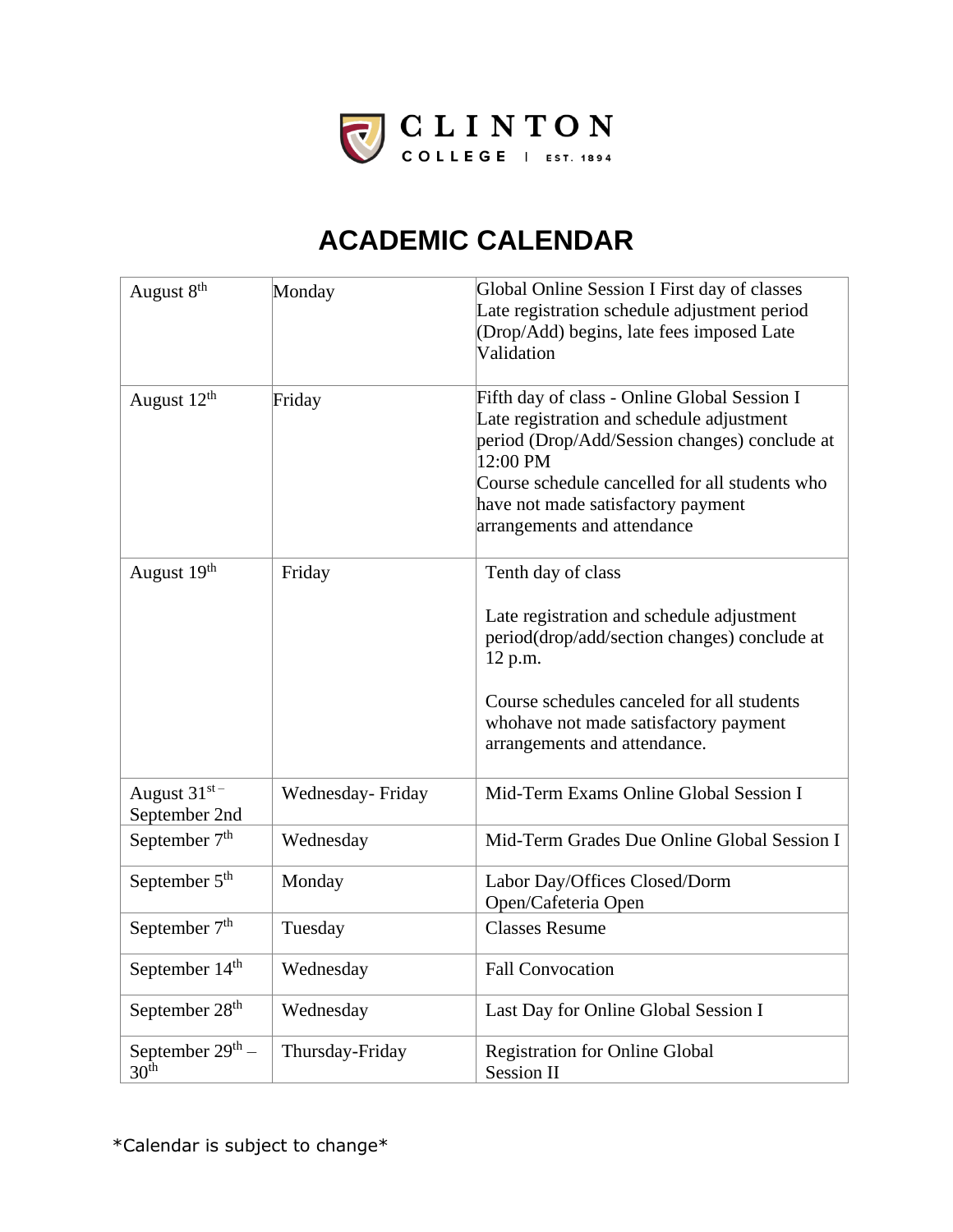

| September 30th                                   | Friday        | Online Global Session II Last Day to<br>Validate before the semester Begins.<br>2:00 pm noon is deadline.                                                                                                                                                                   |
|--------------------------------------------------|---------------|-----------------------------------------------------------------------------------------------------------------------------------------------------------------------------------------------------------------------------------------------------------------------------|
| September 30 <sup>th</sup>                       | Friday        | Grades Due Online Global Session I                                                                                                                                                                                                                                          |
| October 3rd                                      | Monday        | Online Global Session II begins                                                                                                                                                                                                                                             |
| October $3^{rd} - 7^{th}$                        | Monday-Friday | <b>Online Global Session II</b><br>Late registration, schedule adjustment<br>period(drop/add) begins, late fees<br>imposed.<br><b>Late Validation</b>                                                                                                                       |
| October $7th$                                    | Friday        | Fifth day of class- Online Global Session II<br>Late registration and schedule adjustment<br>period(drop/add/section changes) conclude at<br>12 p.m.<br>Course schedules canceled for all students<br>whohave not made satisfactory payment<br>arrangements and attendance. |
| September 26 <sup>th</sup> -<br>30 <sup>th</sup> | Monday-Friday | Mid-Term Week Bear Students                                                                                                                                                                                                                                                 |
| September 30 <sup>th</sup>                       | Friday        | Mid-Term Grades Due Bear Students                                                                                                                                                                                                                                           |
| October $26^{th}$ –<br>28th                      | Monday-Friday | Mid-Term Exams Online Global<br><b>Session II</b>                                                                                                                                                                                                                           |
| October 31 <sup>ST</sup>                         | Monday        | Mid-Term Grades Due Online Global                                                                                                                                                                                                                                           |
| October $17th - 21$                              | Monday-Friday | <b>Spring Registration</b>                                                                                                                                                                                                                                                  |
| November 14 <sup>th</sup> -<br>18 <sup>th</sup>  | Monday-Friday | Final Exam Week Bear                                                                                                                                                                                                                                                        |
| November 18 <sup>th</sup>                        | Friday        | Last Day of Classes Bear Students                                                                                                                                                                                                                                           |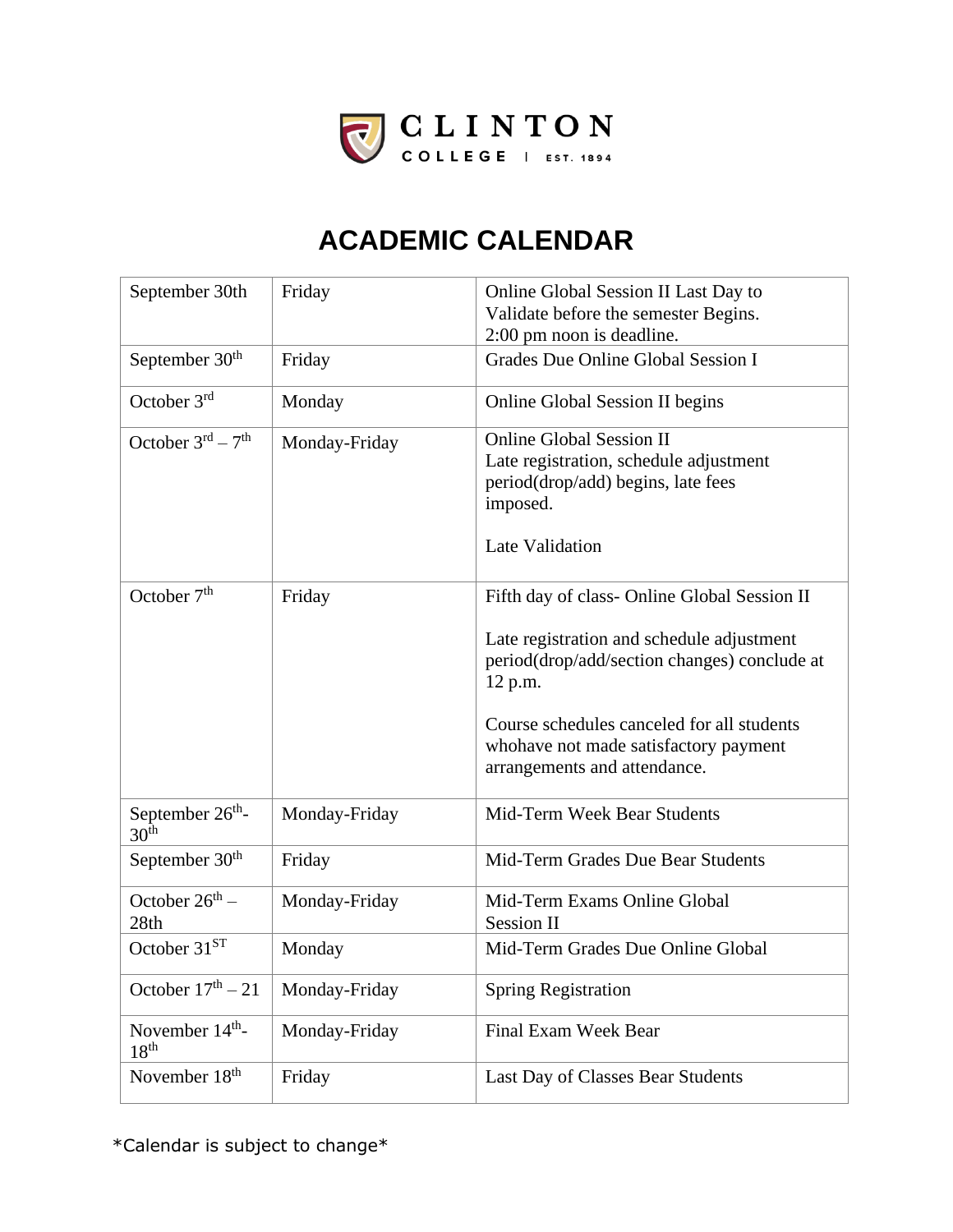

| November 19 <sup>th</sup>                | Friday           | Last Day for Classes/Dorms Closed/Cafeteria<br>Closed                             |
|------------------------------------------|------------------|-----------------------------------------------------------------------------------|
| November $21^{st}$ –<br>23 <sup>rd</sup> | Monday-Wednesday | Final Exams Online Global Session II                                              |
| November $23rd$                          | Wednesday        | Last Day for Online Global Session II                                             |
| November $23rd$ –<br>25 <sup>th</sup>    | Wednesday-Friday | Thanksgiving Holiday/College Closed                                               |
| December $2nd$                           | Friday           | <b>Final Grades Due Bear Students</b>                                             |
| December $5th$                           | Monday           | Grades Due Online Global Session II                                               |
| December $5th - 9th$                     | Monday-Friday    | <b>All Campus Retreat</b>                                                         |
| December $9th$                           | Friday           | Administrative Staff and Faculty Last Day<br>College Closed for Christmas Holiday |

| <b>SPRING</b><br>2023        |                 |                                                                                        |
|------------------------------|-----------------|----------------------------------------------------------------------------------------|
| January 4 <sup>th</sup>      | Wednesday       | Administration, Faculty and Staff return                                               |
| January 4 <sup>th</sup>      | Wednesday       | Residence halls move-in                                                                |
| January 5 <sup>th</sup> -6th | Thursday-Friday | Spring Registration Bear and Global                                                    |
| January 6 <sup>th</sup>      | Friday          | Bear Students Last Day to Validate before the<br>semester Begins. 2:00 pm is deadline. |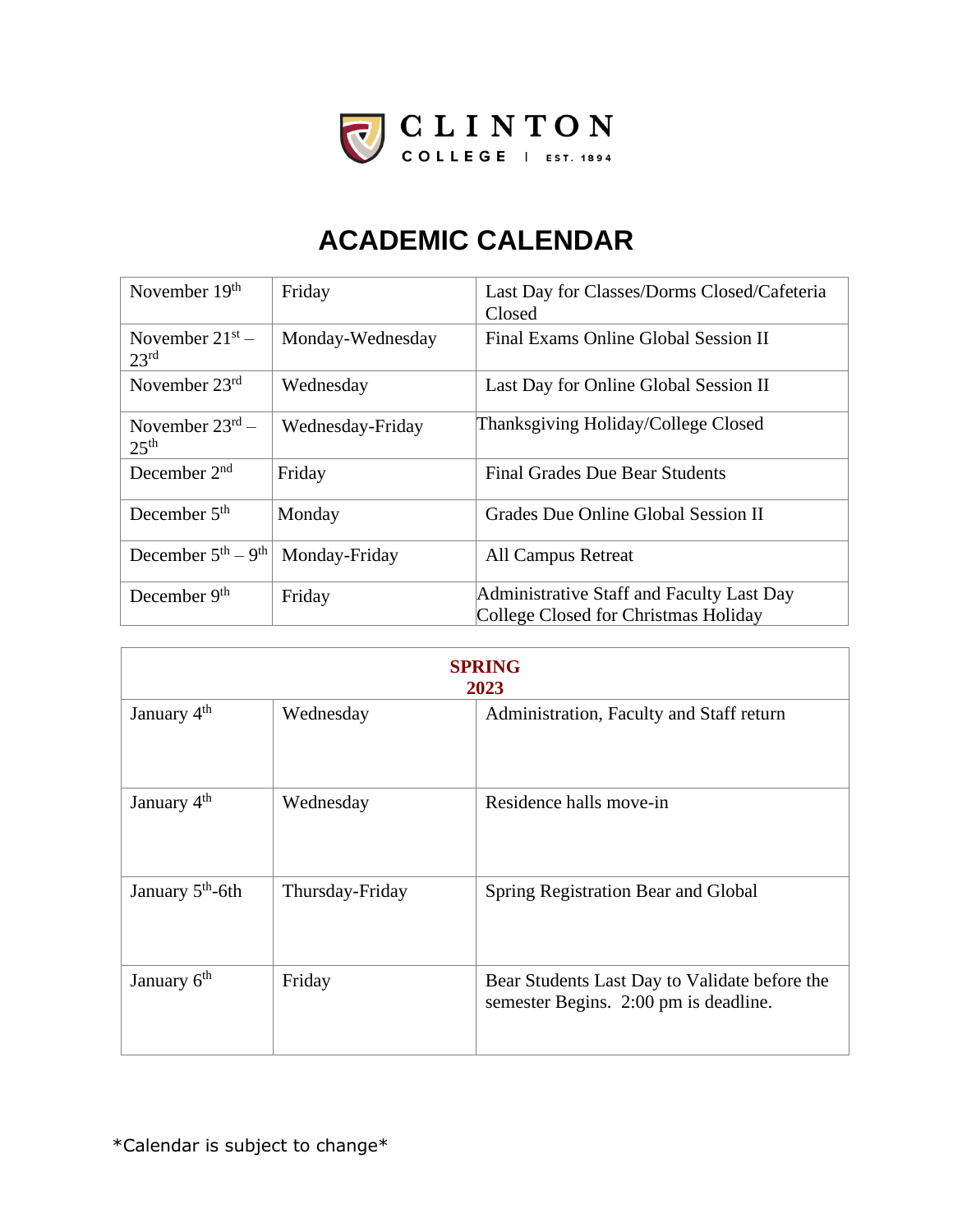

| January 6 <sup>th</sup> | Friday        | Online Global Session I Last Day to Validate<br>before the semester Begins. 2:00 pm is<br>deadline.                                                                                                                                       |
|-------------------------|---------------|-------------------------------------------------------------------------------------------------------------------------------------------------------------------------------------------------------------------------------------------|
| January 9th             | Monday        | First day of classes                                                                                                                                                                                                                      |
| January 9th -20th       | Monday-Friday | Late registration, schedule adjustment<br>period(drop/add) begins, late fees<br>imposed.<br><b>Late Validation</b>                                                                                                                        |
| January 9th             | Monday        | Online Global Session I first day of classes                                                                                                                                                                                              |
| January 9th - 13th      | Monday-Friday | Online Global Session I Late registration,<br>schedule adjustment period(drop/add)<br>begins, late fees imposed.<br><b>Late Validation</b>                                                                                                |
| January 16th            | Monday        | Martin Luther King Jr. Day Observance, no<br>classes                                                                                                                                                                                      |
| January 17th            | Tuesday       | Fifth day of class-Online Global Session I<br>Late registration and schedule adjustment<br>period(drop/add/section changes) conclude at<br>12 p.m.<br>Course schedules canceled for all students<br>whohave not made satisfactory payment |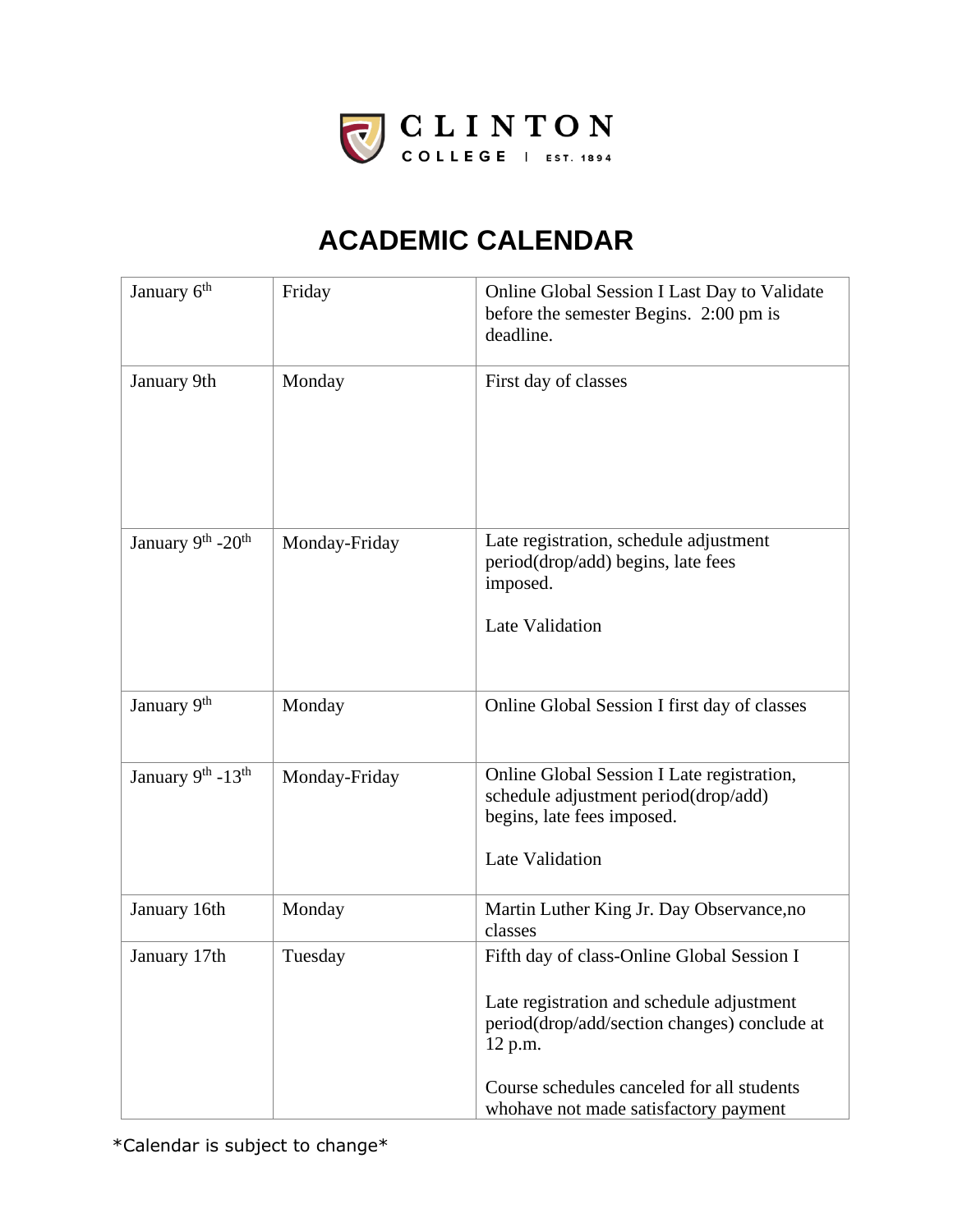

|                                             |                  | arrangements and attendance.                                                                                        |
|---------------------------------------------|------------------|---------------------------------------------------------------------------------------------------------------------|
| January 20th                                | Monday           | Tenth day of class                                                                                                  |
|                                             |                  | Late registration and schedule adjustment<br>period(drop/add/section changes) conclude at<br>12 p.m.                |
|                                             |                  | Course schedules canceled for all students<br>whohave not made satisfactory payment<br>arrangements and attendance. |
| January 30 <sup>th</sup> -<br>February 3rd  | Monday-Friday    | Mid-Term Exams Online Global Session I                                                                              |
| February 6 <sup>th</sup>                    | Monday           | Mid-Term Grades Due Online Global                                                                                   |
| February 6 <sup>th</sup> - 10 <sup>th</sup> | Sunday-Friday    | Homecoming Week                                                                                                     |
| February $12th$                             | Sunday           | Founders' Day                                                                                                       |
| February $20th$ -<br>24th                   | Monday-Friday    | Mid-Term Exam for Bear Students                                                                                     |
| February 25 <sup>th</sup>                   | Friday           | Mid-Term Grades Due Bear Students                                                                                   |
| February 27th-<br>March 3rd                 | Monday-Friday    | Spring Break/Offices Closed/No Classes                                                                              |
|                                             |                  | Cafeteria Open/Residential Halls Open                                                                               |
| March $6^{th} - 10^{th}$                    | Monday-Friday    | <b>Graduation Application Week</b>                                                                                  |
| March $6^{th} - 8^{th}$                     | Monday-Wednesday | <b>Final Exam Online Global Sessions I</b>                                                                          |
| March 6 <sup>th</sup>                       | Monday           | <b>Bear Classes Resume</b>                                                                                          |
| March $6^{th} - 10^{th}$                    | Monday-Friday    | <b>Fall Registration</b>                                                                                            |
| March 8 <sup>th</sup>                       | Wednesday        | Last Day for Online Global Session I                                                                                |
| March 9 <sup>th</sup>                       | Thursday         | Grades Due Online Global Session I                                                                                  |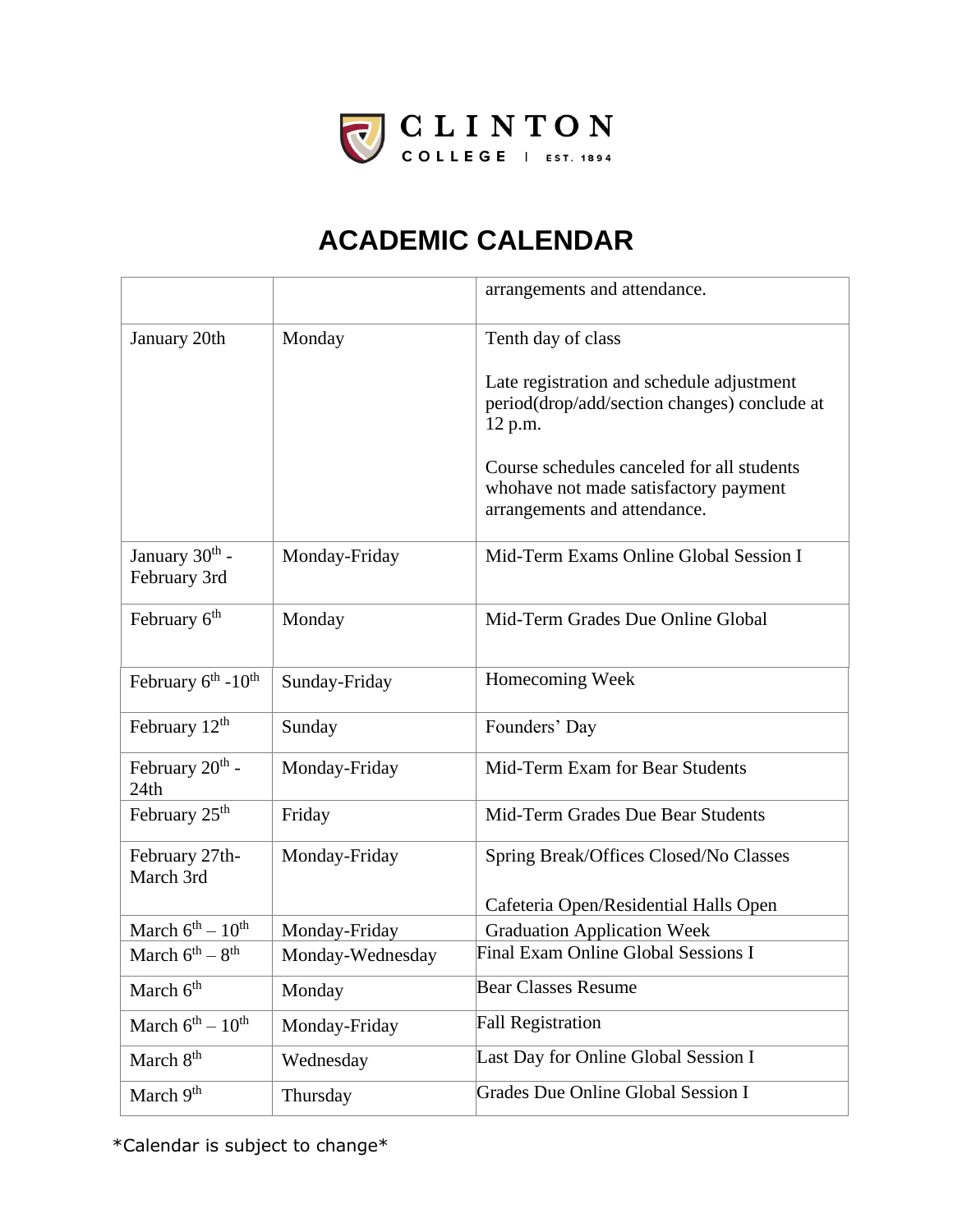

| March $9^{th} - 10^{th}$ | Thursday-Friday | Registration for Online Global Session II                                                                                                                                                                                                                                   |
|--------------------------|-----------------|-----------------------------------------------------------------------------------------------------------------------------------------------------------------------------------------------------------------------------------------------------------------------------|
| March 10 <sup>th</sup>   | Friday          | Online Global Session II Last Day to Validate<br>before the semester Begins. 2:00 pm noon is<br>deadline.                                                                                                                                                                   |
| March 13 <sup>th</sup>   | Monday          | <b>Online Global Session II begins</b>                                                                                                                                                                                                                                      |
| March $13th - 17th$      | Monday-Friday   | <b>Online Global Session II</b><br>Late registration, schedule adjustment<br>period(drop/add) begins, late fees<br>imposed.<br>Late Validation                                                                                                                              |
| March 20 <sup>th</sup>   | Monday          | Fifth day of class- Online Global Session II<br>Late registration and schedule adjustment<br>period(drop/add/section changes) conclude at<br>12 p.m.<br>Course schedules canceled for all students<br>whohave not made satisfactory payment<br>arrangements and attendance. |
| April $3^{rd} - 7^{th}$  | Monday-Friday   | Mid-Term Exams Online Global Session I                                                                                                                                                                                                                                      |
| April 10th               | Monday          | Mid-Term Grades Due Online Global                                                                                                                                                                                                                                           |